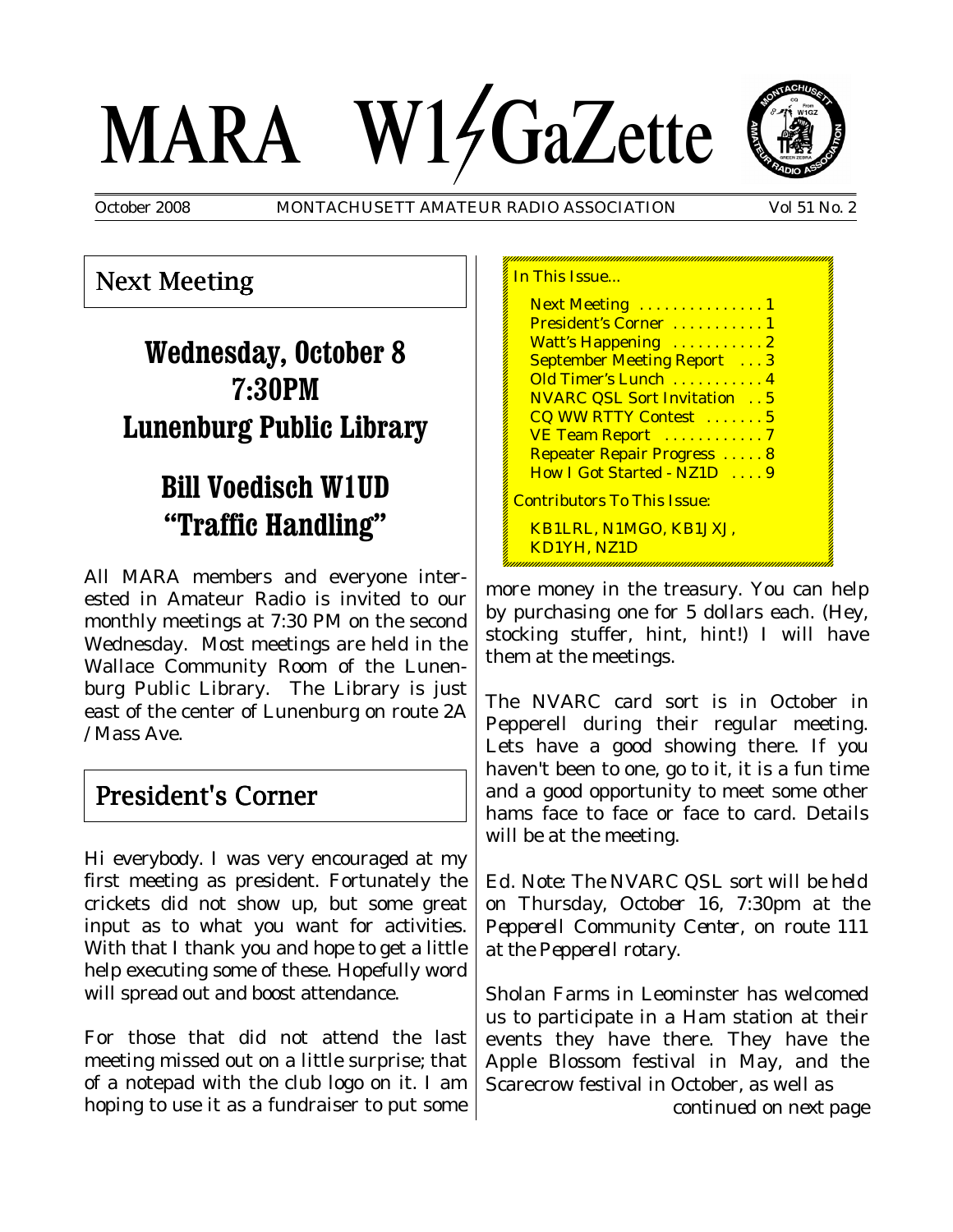# Watt's Happening

## **Sundays, 0800 local 5330.5** (ch 1) USB

Western Mass Emergency 60M Net Alternate frequencies are 5346.5 (ch 2), 5366.5 (ch 3), 5371.5 (ch 4), and 5403.5 (ch 5).

## **Sundays, 0830 local 3937**

Western Mass Emergency Net. Alternate frequency is 3942 in case of QRN, QRM, or frequency in-use. Also a good idea to scan up and down 10kHz if you cannot find the net.

**Sundays, 0900 local 145.45-** Montachusett Emergency Net

**Mondays, 2000 local 147.525 simplex** Worcester Emergency Simplex Net

**Tuesdays, 1930 local 145.37-** Templeton Emergency Net

**Wednesdays, 2100 local 28.341** Harvard Repeater Club 10 meter sideband net "Activity Night"

**Nightly, 2100 local 146.97-** Central Mass Traffic Net

**First Monday, 1900 local 3943, 7245** RACES Net

**First Wednesday, 2000 local 3915** K1ARC Red Cross Net http://www.qsl.net/k1arc/

**10-11 October, Deerfield NH** NEAR-Fest

**18 October, Manchester NH** New England Antique Radio Club

**19 October, Cambridge MA** Flea at MIT

**1 November, Londonderry NH** IRS Flea Market

Additional events are listed on http://web.mit.edu/w1gsl/Public/ne-fleas

# President's Corner

## *continued from page 1*

others. This is exiting as we used to participate in the Johnny Appleseed Festival but elected not to do the event due to logistical reasons. This gives us a great spot to promote amateur radio to young and old. I am going to visit there and will have more details hopefully at the meeting.

And, of course it is October and it's not October without NEAR-fest on the 10th and 11th in Deerfield. K1YTS and KB1KEF will be there as well as myself and KT1I looking to sell our "merchandise" and pay for our trip at least. Whether or not we do, we always have fun going there. If you have the time we would love to see you up there. There will be plenty of drinks and M&Ms to nibble on. If you have anything to sell you can contact one of us and we will get it up there for you and see if we get lucky.

As you can see, we got a bunch of good stuff going on here. Join us at the meeting or join us in planning something. We would love to see you. Spread the word, and Thanks!

73 Ray KB1LRL



Tell them you saw it in the W1/GaZette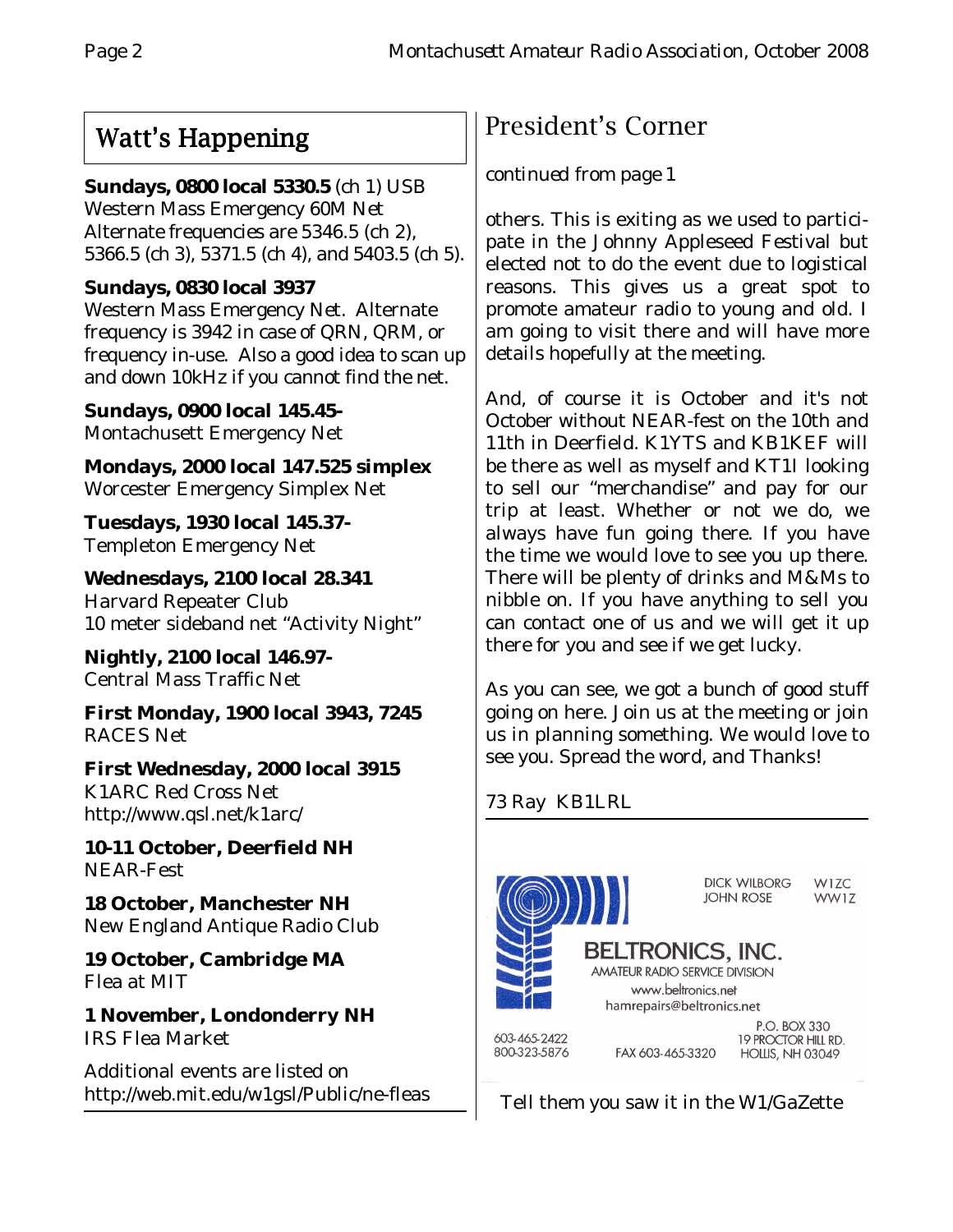## The MARA W1/GaZette

is published by the Montachusett Amateur Radio Association just prior to the monthly meeting. The newsletter is distributed free to members and friends of Amateur Radio.

Contents copyright © 2008, MARA. Permission to use in other Amateur Radio publications with credit to MARA is hereby granted.

The deadline for materials to appear in the W1/GaZette is noon on the Sunday before the first Wednesday of the month.

#### **NEWSLETTER STAFF:**

| Editors:   | <b>Ralph Swick KD1SM</b>           |  |  |
|------------|------------------------------------|--|--|
|            | <u>978-582-7351 kd1sm@arrl.net</u> |  |  |
| Webmaster: | <b>Paul Upham KD1YH</b>            |  |  |

#### **MEMBERSHIP INFORMATION:**

|                     | <b>Club Secretary: Pauline Carulli KB1JXJ</b>     |      |  |  |
|---------------------|---------------------------------------------------|------|--|--|
| <b>Annual Dues:</b> | <b>Regular</b>                                    | \$25 |  |  |
|                     | Family                                            | \$30 |  |  |
|                     | <b>Fixed income</b>                               | \$15 |  |  |
| <b>Meetings:</b>    | 2nd Wednesday, 7:30pm<br><b>September to June</b> |      |  |  |

Mailing address: MARA PO Box 95 Leominster, MA 01453 Web site: http://www.w1gz.org/

#### **OFFICERS:**

| Ray Lajoie, KB1LRL<br>rplajoie@comcast.net                                              | <b>President</b>      |
|-----------------------------------------------------------------------------------------|-----------------------|
| <b>Bill Leger, N1UZ</b>                                                                 | <b>Vice President</b> |
| <b>Pauline Carulli, KB1JXJ</b><br>kb1jxj@arrl.net                                       | <b>Secretary</b>      |
| <b>Gordon LaPoint, N1MGO</b><br>n1mgo@arrl.net                                          | <b>Treasurer</b>      |
| <b>Charlie Cayen, KT1I</b><br>kt1i@arrl.net                                             | <b>Trustee</b>        |
| <b>MARA owns and operates the W1GZ repeater on</b><br>145.45 (CTCSS 74.4) in Fitchburg. |                       |

## September Meeting Report

#### de Pauline KB1JXJ

10 September 2008

Lunenburg Public Library Wallace Room, Lunenburg MA.

Present: 20; Ray KB1LRL, Bill N1UZ, Gordon N1MGO, Pauline KB1JXJ, Charlie KT1I, Tom AB1GF, Norm W1BYH, Barry W1HFN, Bob KB1JZU, David KB1OPS, Al KA1AKD, Paul KD1YH, Mark KB1QWR, Gary K1YTS, Tom K1JHC, John KB1QZE, Bette KB1PSP, Bill W1UD, Nancy KB1KEF, Paul N1QDX.

7:30 - Meeting called to order by the new President Ray - KB1LRL

Secretary Report - None

Treasurer: Summer up to end of August

Income \$23.00 Raffle

\$375.00 Dues

Expenses \$100.00 Field day

\$62.74 Summer Outing

Balance as of 1 Sep. \$998.82

7:34 Report accepted

Vice Present: New VP is Bill N1UZ

Thank everyone for their work during his tenure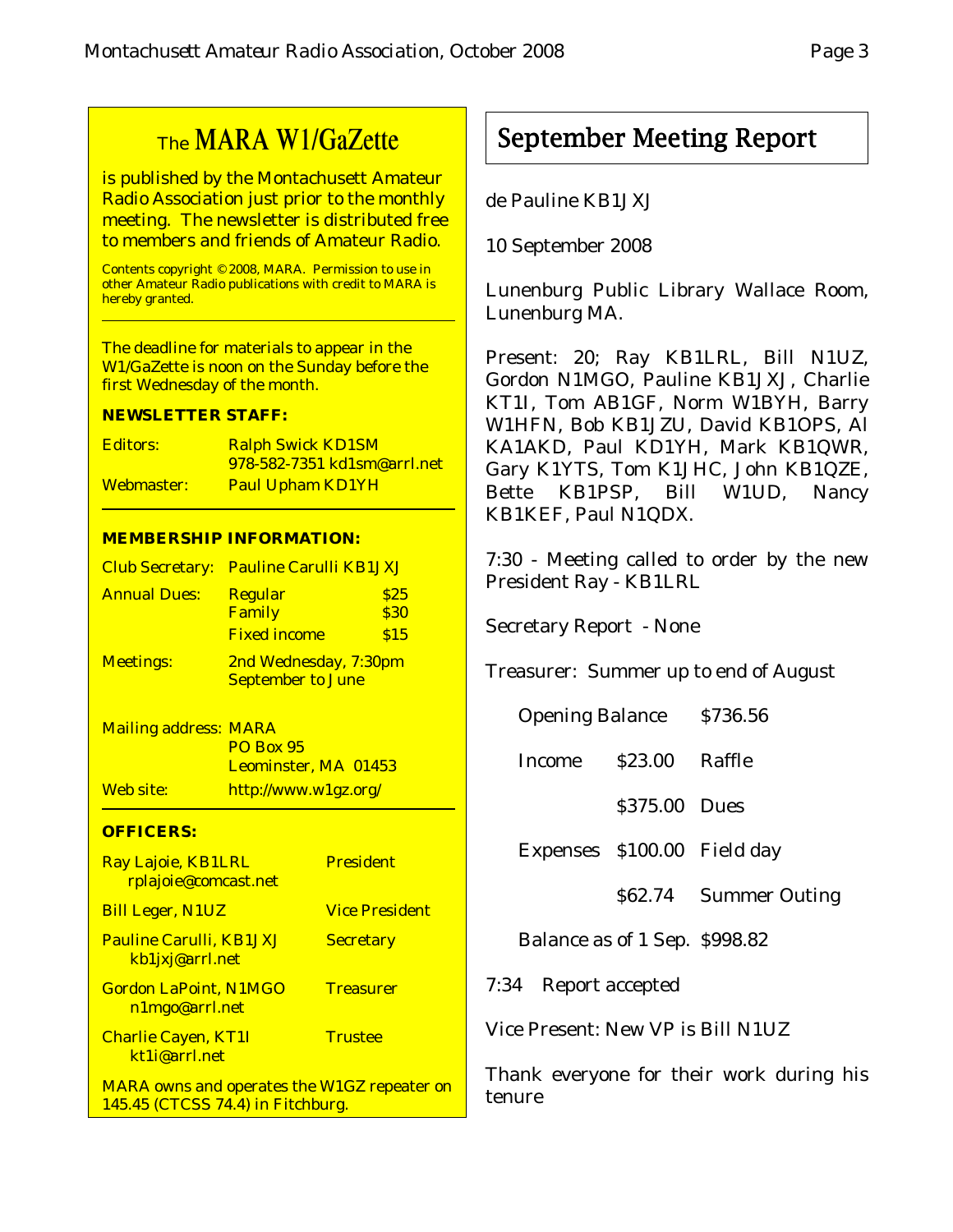Recognized Pauline KB1JXJ, Gordon N1MGO, and Ray KB1LRL for their work on the board and in keeping the speakers coming. Treasurer additional comment: The Longsjo Bike race made a donation of \$100.00 to the club. President will send a thank you note to the race organizers. Repeater: It is being worked on up and running before bad weather is possible Field day: Same site next year, Need more signage to get more visitors, Scoring was not as well as expected. Next year is the 250 year anniversary of the town we must vacate by 2pm on Sunday. Perhaps the club could some traffic control for the town during this event,. JA Fair: NO Sholan Farm: Many events in which we can participate and the Farm is open to our participation. Too late for this year but is very possible for an special event station for next year. Ray KB1LRL: 3 items 1. Has been looking at a site entitled How to grow your local club 2. Thank you gift for the speakers; we should be giving some token for their time 3. Has purchased some note pads with 8:03 10 Minute break 8:16 Raffle winners:Tom AB1GF & David KB1OPS Next months speaker is Bill- W1UD on Traffic Handling Ray: What do you want from the club? 1. Q&A Period 2. Buy in volume small kits for club members 3. card sorts 4. Fox Hunting 5. Home Brew night 6. Show and Tells Our card sort is in May 8:43 Adjourn Respectfully Submitted Pauline R. Carulli, KB1JXJ **Secretary** Old Timers Lunch de Tom K1JHC The Old Timers held their monthly meeting at Bickfords Restaurant on Wednesday September 3. Those present were Gary K1YTS, Norm W1BYH, Charlie KT1I, Roy W1OOY, Al KA1AKD, and Tom K1JHC. After a nice lunch we discussed the many technical changes that have taken place during our years.

the club logo on them, we can sell them for \$5.00 and make a little money. We could also use them as a thank you gift for

speakers.

Please join with us on the first Wednesday of each month at 12:30.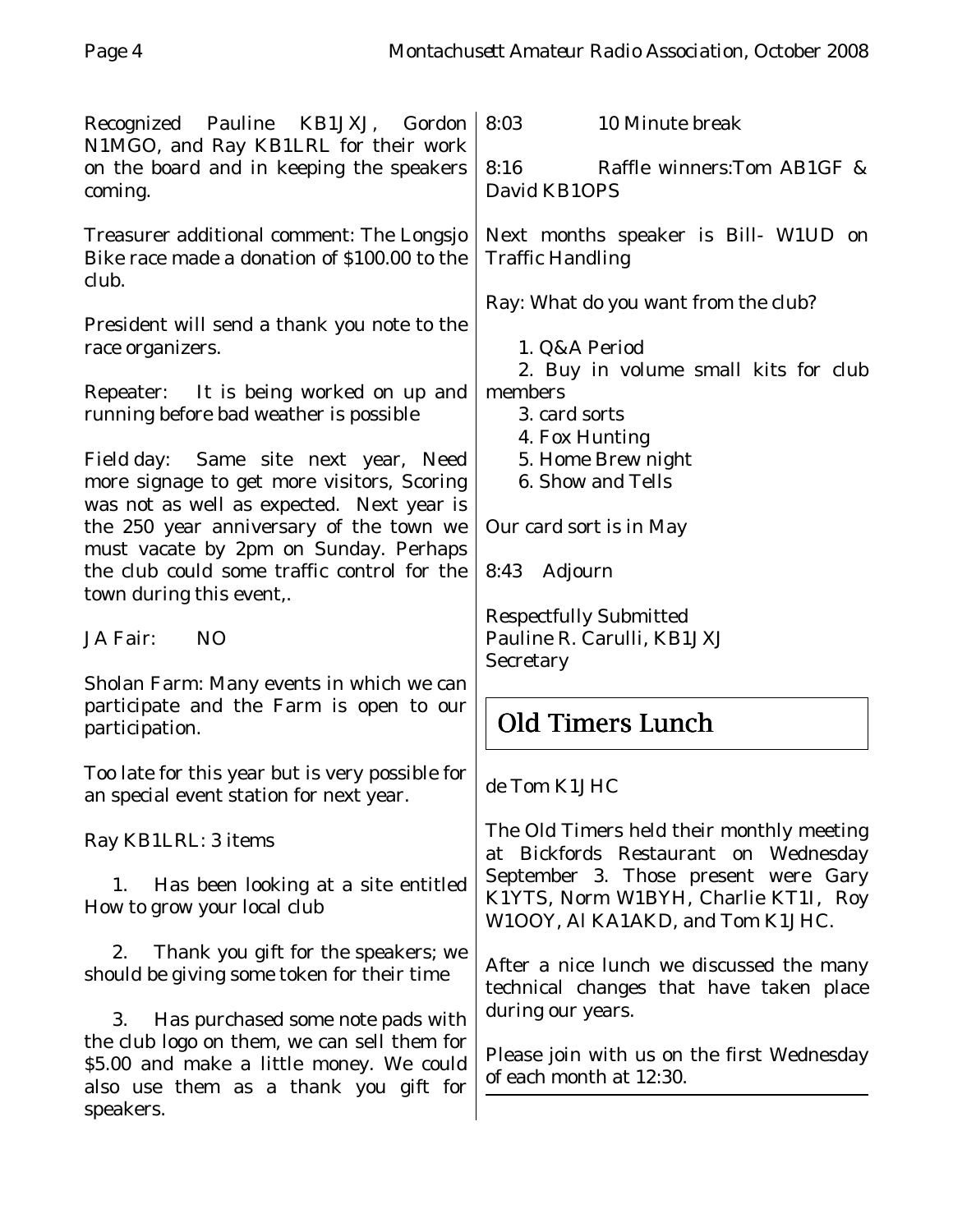## Annual NVARC QSL Sort

Hi from NVARC

I know this is early but I wanted to invite the members of MARA to the NVARC October meeting. Every October we sort incoming QSL cards (about 18,000) for the W1 QSL Bureau. We talk, sort cards and after we are done have pizza.

Our meeting is the 3rd Thursday of the month which makes the October meeting the 16th. After we do the presort the cards go to the letter sorters. For those with 1 calls you can look through the appropriate letter to get your cards early. The meeting is held at the Pepperell Community Center at the junction of Routes 111 and 113.

We should be able to get in the Community Center around 7:00 PM

If you have any questions please contact me.

Stan KD1LE President NVARC

## **CQ WW RTTY Contest**

On September 27 and 28 Gordon N1MGO and Pauline KB1JXJ hosted several hams at their house for the CQ Worldwide DX RTTY contest.

The following Contest Report was submitted with the logs:

Call: N1MGO

## Operator(s): N1MGO, W1BYH, KT1I, KB1LRL, N1QDX

Station: N1MGO

Class: M/S LP

QTH: MA

Operating Time (hrs): 42

Summary:

Band QSOs Pts State/Prov DX Zones

------------------------------------------

| 80: | 121 173      |     | - 37           | 22 13       |                |
|-----|--------------|-----|----------------|-------------|----------------|
| 40: | 248 434      |     | -44            | 58 20       |                |
| 20: | 414          | 927 | -39            | 77 21       |                |
| 15: | 39           | 81  | 15             | 25 17       |                |
| 10: | $\mathbf{2}$ | 4   | $\overline{1}$ | $2^{\circ}$ | $\overline{2}$ |
|     |              |     |                |             |                |

Total: 824 1618 136 184 73 Total Score = 636,267

Club: Yankee Clipper Contest Club

Comments:

Operators: N1MGO KT1I KB1LRL W1BYH N1QDX

Lots of other people assisted and watched, including: Steve Hughs, KB1JXJ, KA1AKD, K1JHC, KD1SM, W1HFN, KB1JZU.

Lots of fun, great participation! This was a club event for the M.A.R.A radio club (Montachusett Amateur Radio Association). Some of the club members just watched, some operated, and KB1JXJ, Pauline,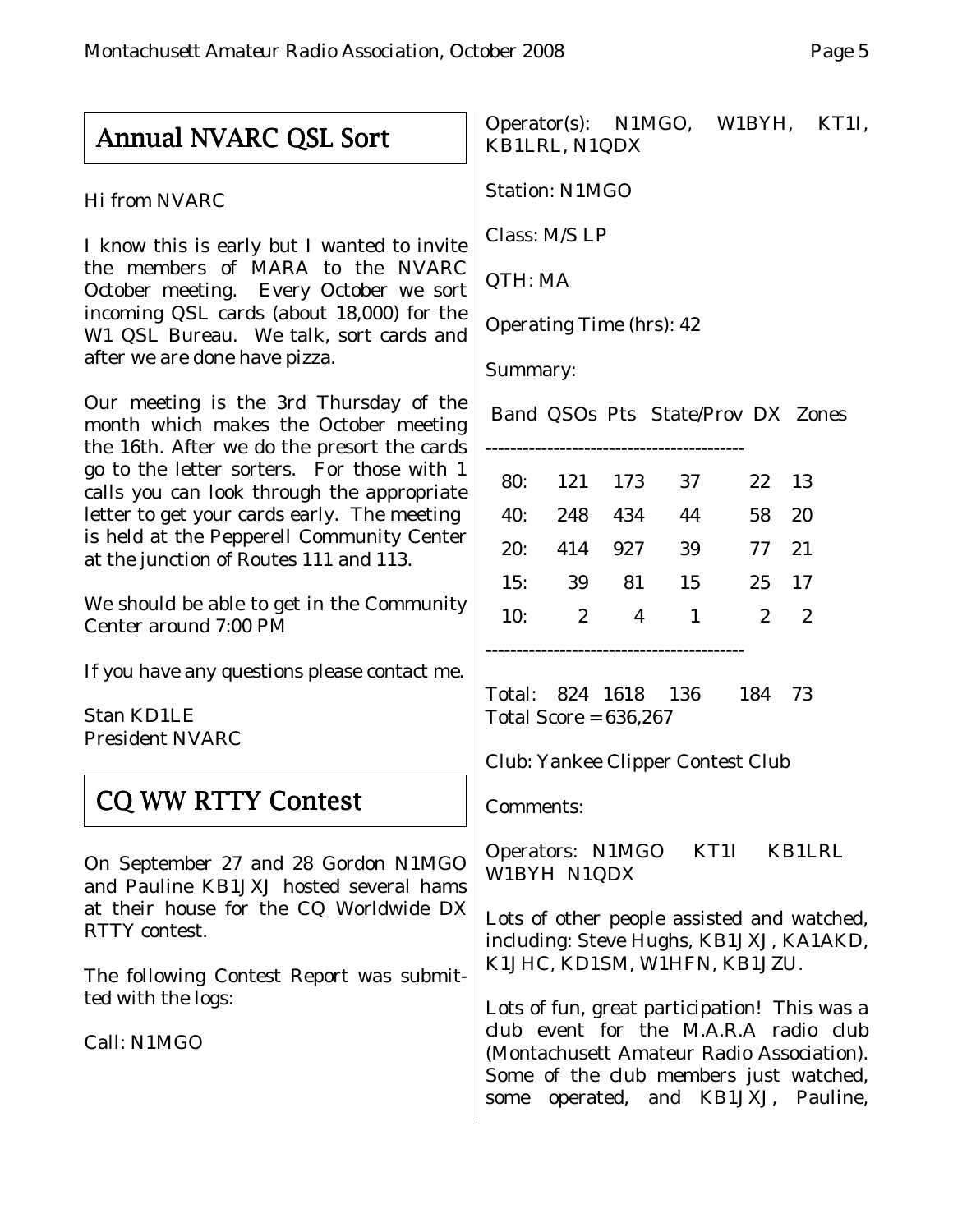provided food, lots of food, and other assistance!

Most fun, working two stations on 5 bands, (K1TTT and ZX2B) Thanks!

The propagation was interesting, including an opening on 15mtr that had little participation, but I was able to work 3V8BB on 15mtrs. There was also an opening on 10mtrs, with no takers to speak of!

Thanks to all for the contacts, and especially KB1JXJ for putting up with all the traffic through the house at all hours!

## Gordon N1MGO



Above: Tom K1JHC and Al KA1AKD observe while Charlie KT1I searches for multipliers on 15 meters.





Above**:** Gordon N1MGO works 40 meters while Al KA1AKD and Paul N1QDX offer advice.

Below: Paul N1QDX at the main operating position.

Bottom Left: Tom K1JHC operates the multiplier station.



KD1SM photos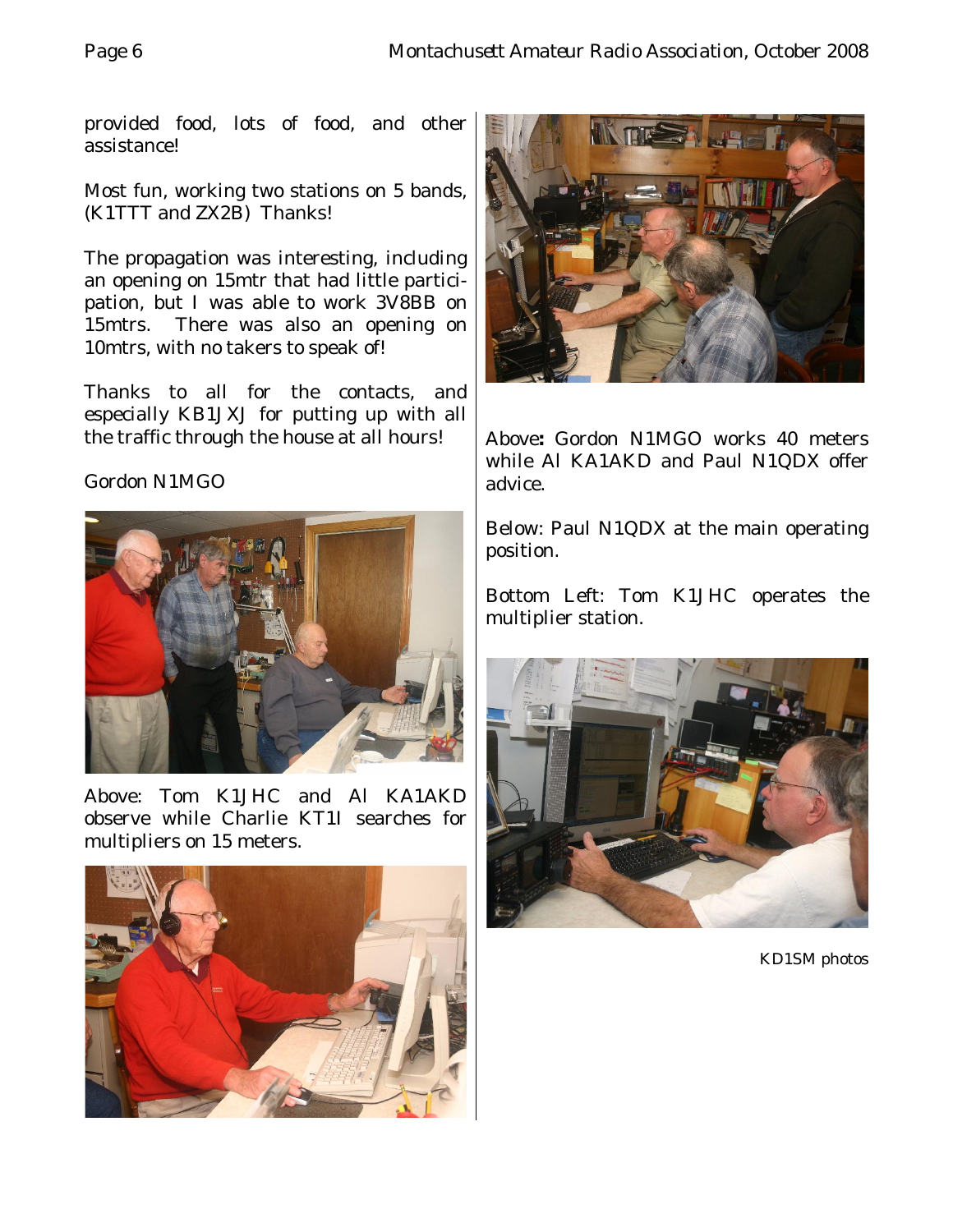## VE Team Report

The MARA & Harvard Repeater Club Volunteer Examiner Team held the September exam session on Wednesday the 24th.

One new Technician license and one upgrade to General were earned.

Volunteer Examiners Tom K1JHC, Gordon N1MGO, Gary K1YTS, Paul KD1YH, Tom WA1RHP, and Ralph KD1SM served at this session.

Since January the VE Team has held 5 exam sessions serving 12 individuals. 5 Technician, 3 General, and 3 Extra Class licenses have been earned.

The next session is scheduled for October 22.

The MARA/HRC VE Team holds exam sessions on the fourth Wednesday of the month. Those wishing to take exams are asked to pre-register with Paul KD1YH at 978-597-6535**.**

## **If we have no pre-registered candidates by the weekend prior to the scheduled session we will cancel the session.**

An electronic version of the W1/GaZette is sent every month to the MARA members' discussion list <mara@w1gz.org>. All MARA members whose email addresses have been given to the newsletter editor are subscribed to this list (unless specifically requested otherwise). If you have not been receiving these messages and would like to do so, send an email to Ralph so he will have your address.



Above and Below: Tom K1JHC models a customized safety vest with the MARA emblem on the front and his call on the back. KD1YH photos

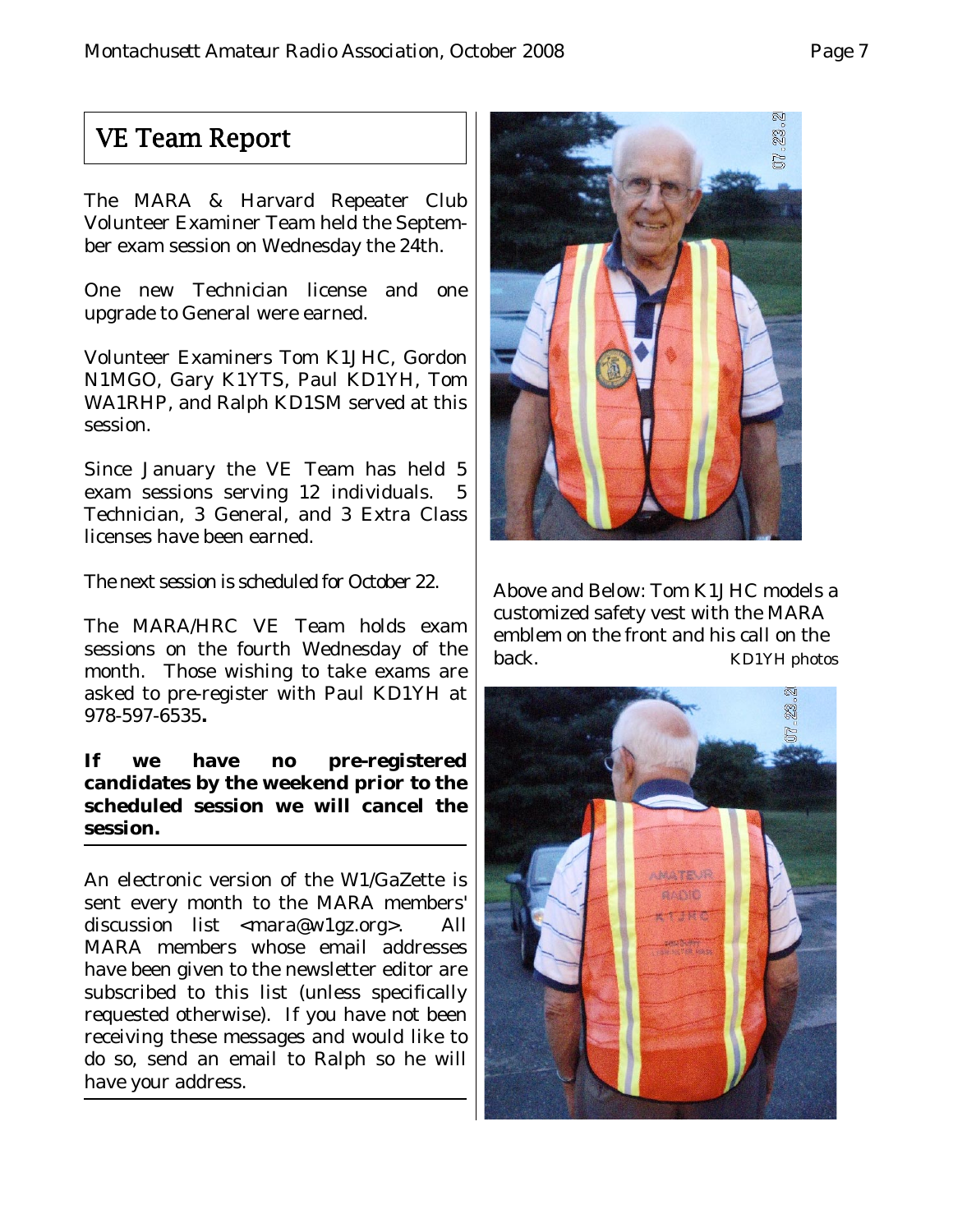# Repeater Repair Progress

Paul KD1YH works on the MARA 145.45 repeater in his air-conditioned laboratory:



# How I Got Started

My brother talks to airplanes... or how I got started in Amateur Radio

de Bill, NZ1D

I first became interested in ham radio about 1946, about nine years old. My brother Roland and his buddy "Buster" were learning semaphore and Morse code for some Boy

Scout award. They went around talking in "dits" and "dahs." *Wow, I thought, that's like having a Super Hero's secret decoder ring -- nobody knows what they're saying.*

Roland was a tinkerer and experimenter who tore apart old radios and cars and built "contraptions" out of the parts. The father of another of his schoolmates ran a small TV repair business and had a ham license. Roland spent much of his free time at the TV shop learning how radios and TVs worked. He had a large black cracklefinished rack stuffed in one corner of our kitchen, full of strange equipment containing lots of brightly glowing tubes. It contained some sort of receiver and he sometimes listened to airplanes with it.

"I can talk to them if I want to," he boasted.

It was all very fascinating and I started to learn Morse code from his Boy Scout handbook, but other interests, such as hunting and shooting, pushed it to the back burner.

## **Hey, it's the infantry, dummy!**

Several years later, after taking a battery of tests in high school, my counselor asked about my career goals. Even though I had earned a small history scholarship, something told me to say that I might want to pursue electronics. I had been reading parts of Roland's old hand-me-down ICS course and various electronics magazines, and had been bitten by the bug (pun intended for you CW ops).

Three days after my seventeenth birthday, while still a junior in high school, I enlisted in the Mass National Guard. I professed to the "Exec" an interest in becoming a radio repairman. They promptly issued me an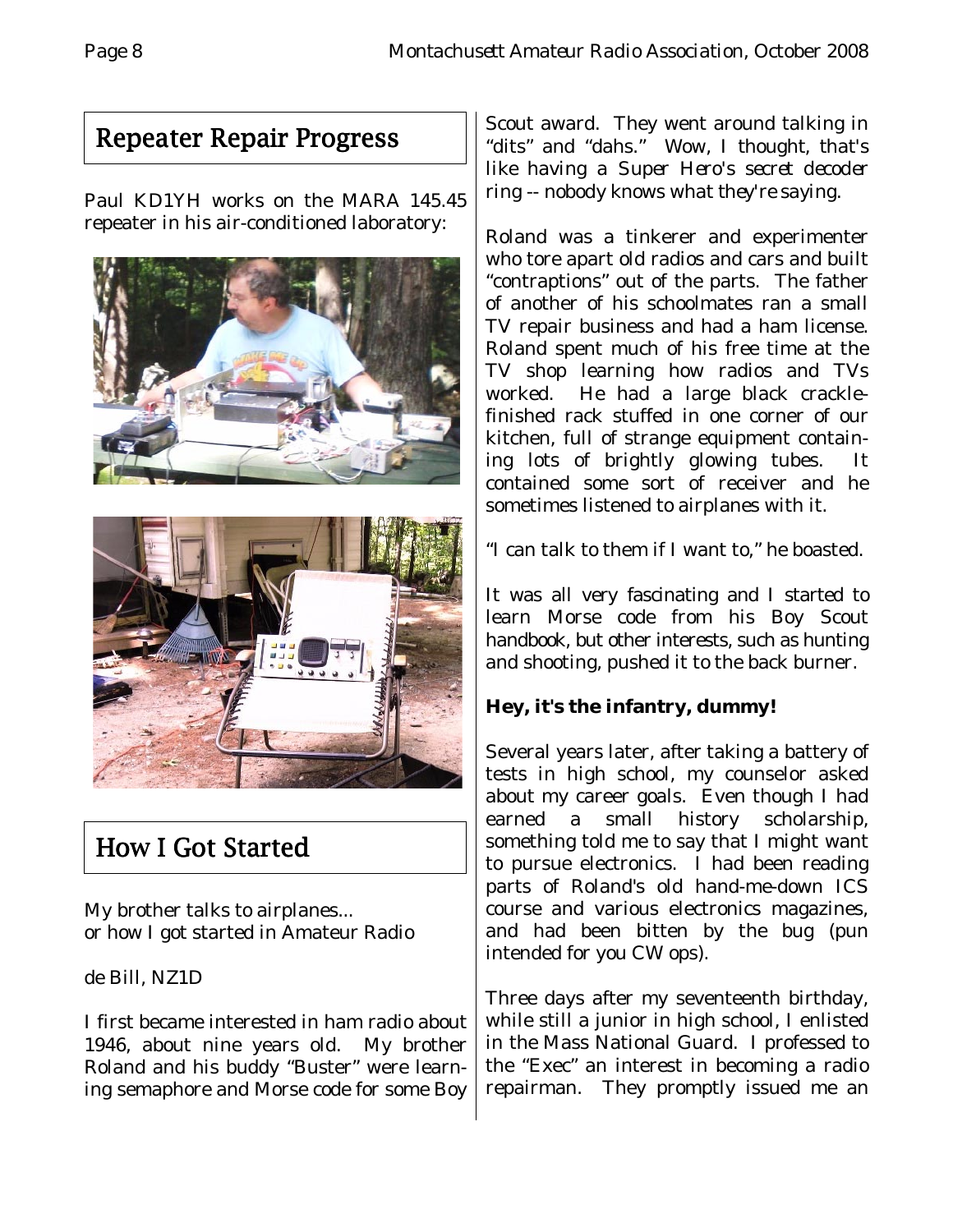M1 Garand rifle and assigned me to an anti-tank rocket squad. *Well Duh! It was an infantry company!* The only good news was that I beat all the old veterans and won the division rifle competition that summer.

After graduation I wangled an interview with AT&T, passed the entrance exam, and was rewarded with a lineman's job, digging post holes (with a shovel), climbing telephone poles, and stringing wire and cables. I soon found myself at odds with Andy, the line gang supervisor, a grizzled old Scotsman who must have been a cousin to Captain Bligh of the HMS Bounty. Actually, his subordinate, my immediate supervisor and go-between, was -- yeah, you guessed it -- Fletcher. Well, in truth, Fletcher was his surname, not his "Christian" name (sorry!).

When I was not out in the field falling off poles, I hung around the shop pestering one of the "car-phone" radio repairmen, who was also a ham operator (I think his name was Johnson). For some reason, the "romance" of a mobile radiotelephone beckoned. But alas, still no ham license.

After a few months of picking creosoteimpregnated slivers out of various parts of my anatomy, I decided there must be a less hazardous path to a future in electronics. My two-year 'Guard enlistment was almost up, I was still consigned to dragging a 57mm rocket launcher through the muck and mire with no radio job in sight, so I trundled off to the local recruiting offices to see what active duty had to offer. I passed up the army...*been there, done that - they'll just look at my 'Guard record and*..., snuck by the marines...not much different than the army, just tougher, and went straight to the navy.

"Sorry, I'm at quota, come back in about six months." Quota? They have quotas? The thought of another six months with Captain Bligh sent me across the hallway to the air force.

"Congratulations," the recruiter said, looking at my test scores, "what career fields are you interested in? You can pick three."

"Electronics, aerial photography or jet mechanic."

"How 'bout electronics, electronics, electronics? That way I'll guarantee you get it."

"When can I leave?" I asked.

"Tomorrow morning soon enough?"

Several months later I graduated from Ground Communications Equipment Repairman School at Scott AFB, Illinois, received my second stripe, and proceeded to my first assignment. As a "perk" for being first in my class, I got to choose my general area of assignment and I picked Iceland, Greenland or northeast US. I got Loring AFB in Limestone, Maine, "the land of eleven months of winter and one month of poor sledding," -- about as far "northeast" as you could get and still be "US".

Ten years had passed since I had shown my first interest in radio. Now, armed with a Certificate of Proficiency, a 1956 edition of the ARRL Amateur Radio Handbook, and a brand new Hallicrafters S-53A receiver, I was officially a communications technician in the Strategic Air Command's Eighth Air Force. But still no ham license. I really needed a mentor!

*to be continued ...*